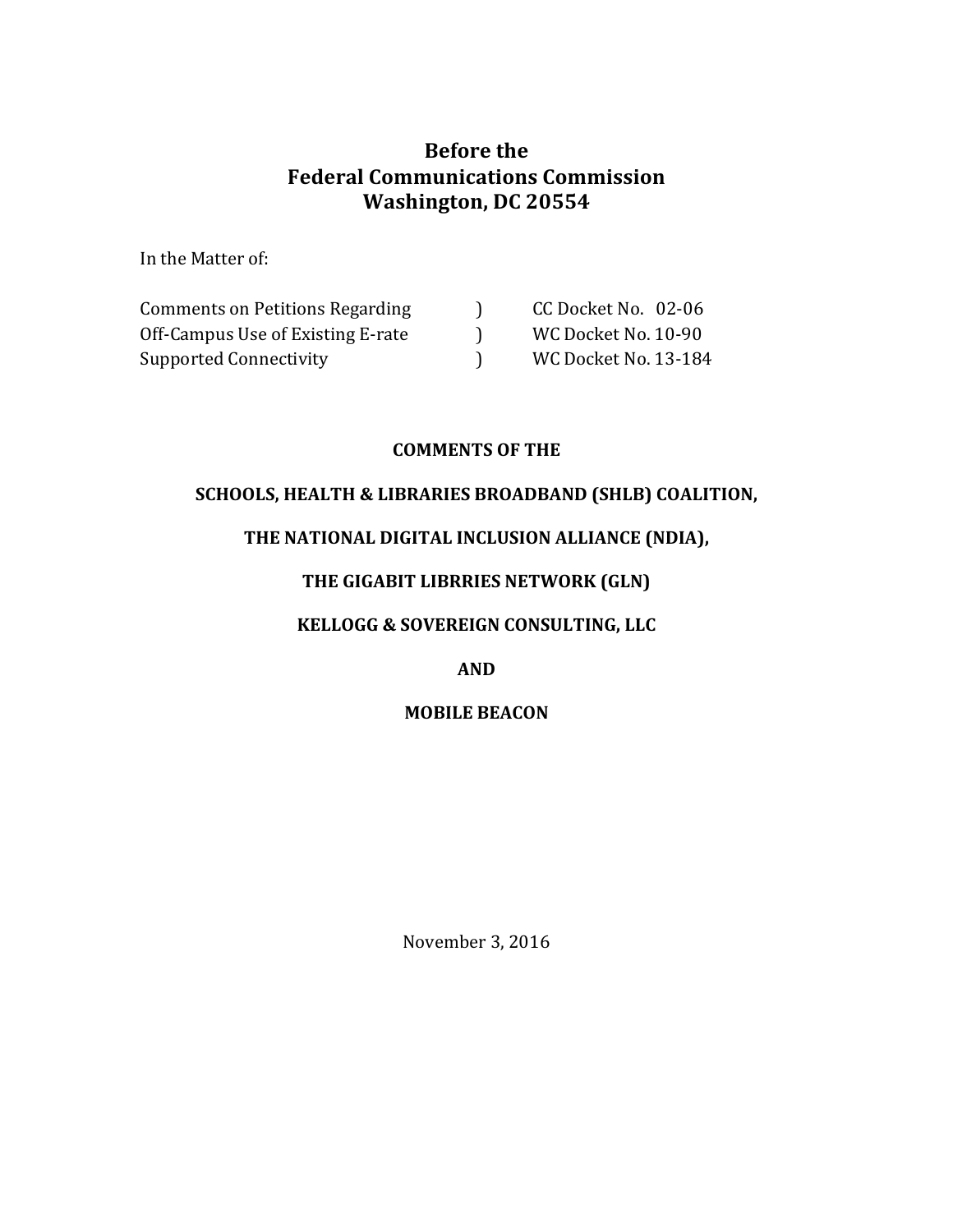#### **EXECUTIVE SUMMARY**

The SHLB Coalition, NDIA, GLN, K&S, and Mobile Beacon support the petitions filed by the Boulder Valley School District and the Virginia schools with certain conditions. The National Broadband Plan and prior SHLB Coalition comments have long supported network sharing as a way to reduce costs for all users, promote economic growth and eliminate silos. Current FCC rules do not prohibit sharing of E-rate funded facilities. At the same time, the integrity of the Erate program must be preserved, and the FCC must be cautious not to open the door to additional purposes that stray from the core mission of the E-rate program.

A useful "rule of thumb" is that the E-rate program should permit but not pay for additional uses of E-rate funded facilities. Allowing the school and library networks to be shared with families of students who do not have access to broadband services is especially important because all students should have the opportunity to obtain digital skills. The FCC should clarify that schools and libraries may, if they so choose, share their network capacity and services with students at home under conditions similar to those adopted by the FCC in the Sixth Report and Order, which allowed community use of schools' Internet after school hours. The FCC should clarify that such residential access is permitted and no cost allocation is necessary if 1) the schools and libraries do not seek to acquire more broadband capacity than they need, 2) the facilities are used primarily for educational purposes, and 3) they do not re-sell capacity in violation of the statutory prohibition. This approach will give schools and libraries the option to allow their networks to be used for community purposes without impacting the E-rate fund.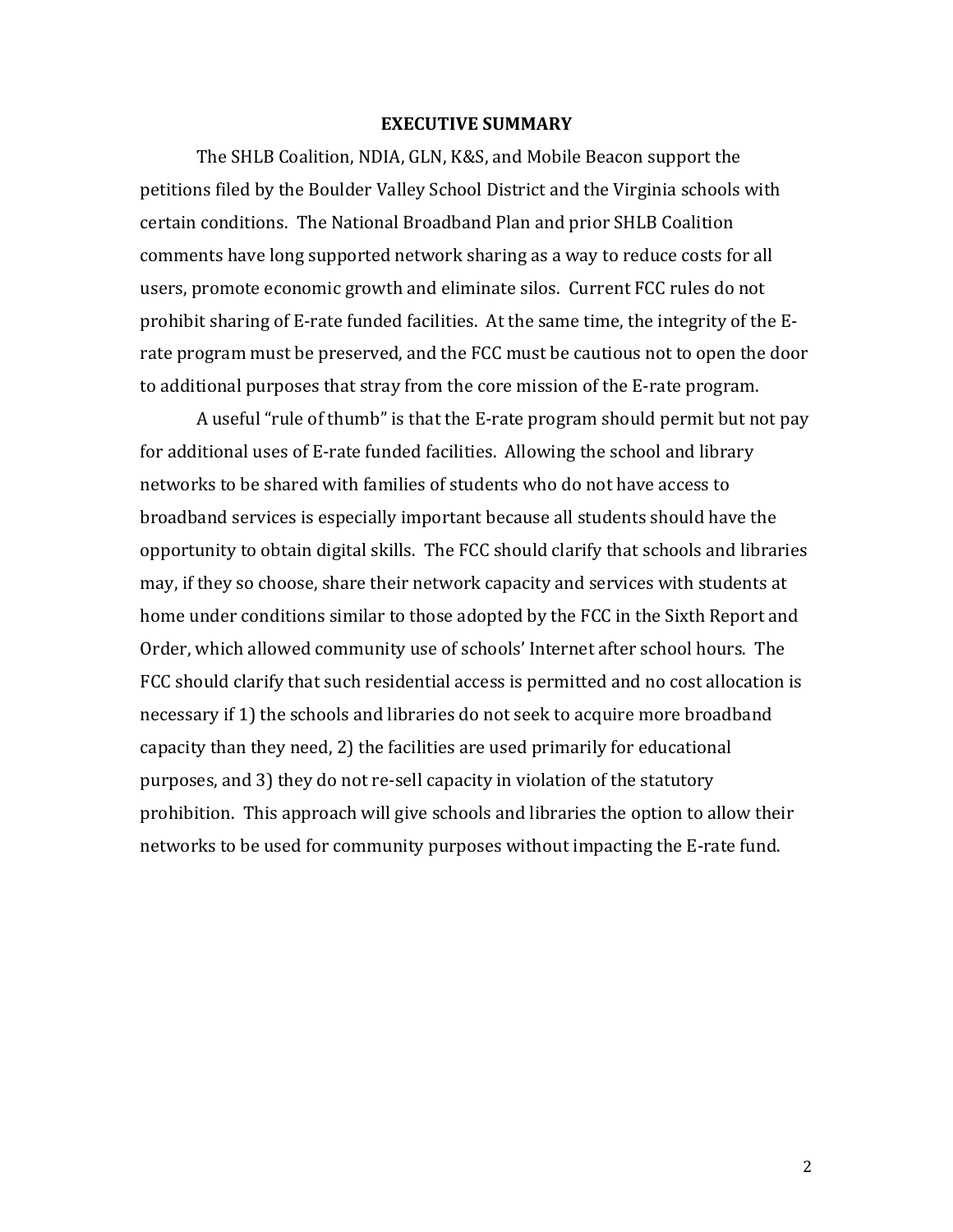#### **COMMENTS OF THE**

### **SCHOOLS, HEALTH & LIBRARIES BROADBAND (SHLB) COALITION, THE NATIONAL DIGITAL INCLUSION ALLIANCE (NDIA), THE GIGABIT LIBRARIES NETWORK (GLN), KELLOGG & SOVEREIGN CONSULTING, LLC (K&S), AND MOBILE BEACON**

#### **I. Introduction**

The Schools, Health & Libraries Broadband (SHLB) Coalition, the National Digital Inclusion Alliance (NDIA), the Gigabit Libraries Network (GLN), Kellogg & Sovereign Consulting, LLC (K&S), and Mobile Beacon respectfully submit these comments in response to the Public Notice issued on September 19, 2016 requesting comment on two petitions seeking clarification and/or waivers of the E-rate cost allocation rules. Both petitions seek to allow facilities that have already been deployed and funded by the E-rate program to carry broadband traffic from schools to students' homes to help close the "homework gap."1

The SHLB Coalition is a broad-based coalition of organizations that share the goal of promoting open, affordable, high-capacity broadband for anchor institutions and their communities.<sup>2</sup> The Coalition believes that high-capacity broadband is the key infrastructure that libraries, K-12 schools, community colleges, colleges and universities, health clinics, public media and other anchor institutions need for the  $21<sup>st</sup>$  century. Enhancing the broadband capabilities of these community anchor institutions is especially important to the most vulnerable segments of our population - those in rural areas, lowincome consumers, disabled and elderly persons, students, minorities, and many other disadvantaged members of our society.

NDIA is a national nonprofit affiliate-based organization that seeks to provide a united voice for local technology training, home broadband access and public broadband

 $\overline{a}$ 1 "WIRELINE COMPETITION BUREAU SEEKS COMMENT ON PETITIONS REGARDING OFF-CAMPUS USE OF EXISTING E-RATE SUPPORTED CONNECTIVITY," DA 16-1051 Released: September 19, 2016, https://apps.fcc.gov/edocs\_public/attachmatch/DA-16-1051A1.pdf.

<sup>&</sup>lt;sup>2</sup> SHLB Coalition members include representatives of schools, libraries, telehealth networks, state broadband organizations, private sector companies, state and national research and education networks, foundations, and consumer organizations. See www.shlb.org for a complete list of SHLB Coalition members.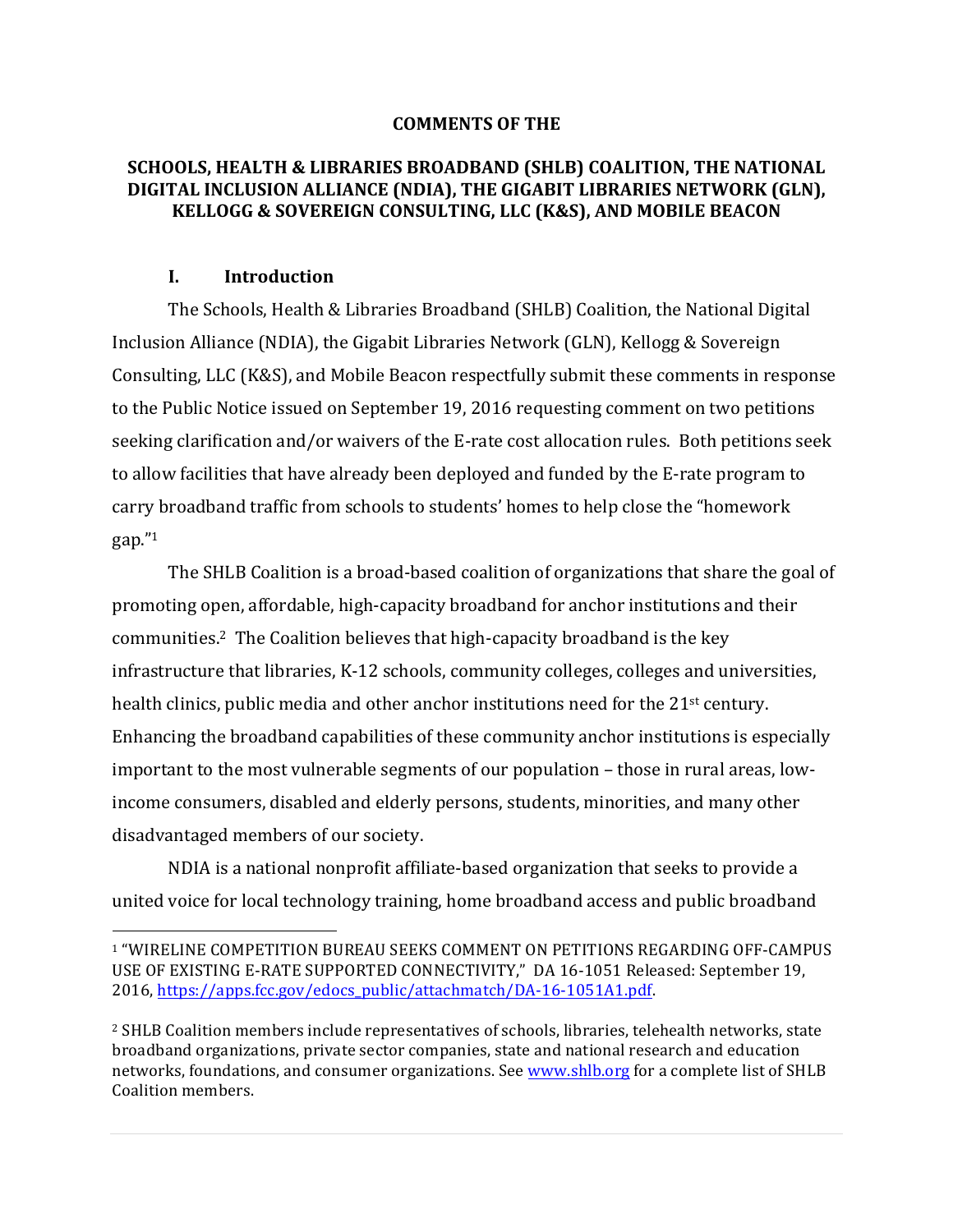access programs.<sup>3</sup> NDIA works collaboratively to craft, identify and disseminate financial and operational resources for digital inclusion programs while serving as a bridge to policymakers and the general public. NDIA recognizes community anchor institutions are essential to increased digital equity precisely because they are "community-based" and long-standing "anchors".

The Gigabit Libraries Network operates as an open collaboration of tech savvy innovation libraries cooperating as a distributed global testbed/showcase environment for high performance applications and equipment in the service of educational, civic and cultural objectives. More information is available at  $http://giglibraries.net/about.$ 

Kellogg & Sovereign $\circledR$  is an E-rate management firm that has managed thousands of E-rate applications over the previous 20 years. At present, the firm assists  $355+$  applicants in eleven states. These applicants range in size from a total of 14 students to applicants with thousands of students and includes many large urban districts as well as those in remote locations where access to the homes may be an ATV trail through the forest or huge multi-lane highways. Our diverse client base provides us with the ability to see a wide range of schools and libraries E-rate applications and gives us an understanding of their various needs from a broadband perspective.

Mobile Beacon was created in 2010 by a  $501(c)(3)$  nonprofit organization and the second largest Educational Broadband Service (EBS) provider in the United States. Our mission is to help schools, libraries, and nonprofit organization the high-speed, highcapacity broadband access they need to maximize their philanthropic impact and better serve our communities. One of our largest programs is our i3 Internet Inclusion Initiative, which helps community anchor institutions extend broadband access to those in their communities who need it most. More information is available at www.mobilebeacon.org.

 $3$  NDIA's 200+ affiliated organizations currently include 33 national nonprofits and 154 local public and nonprofit organizations in 34 states and the District of Columbia. Our local affiliates include 18 municipal government bodies, 25 local public libraries and regional library councils, and 88 local nonprofits, along with college and university programs, state broadband agencies, school districts and public housing authorities. A full, updated list of NDIA's affiliates is at http://www.digitalinclusionalliance.org/members/.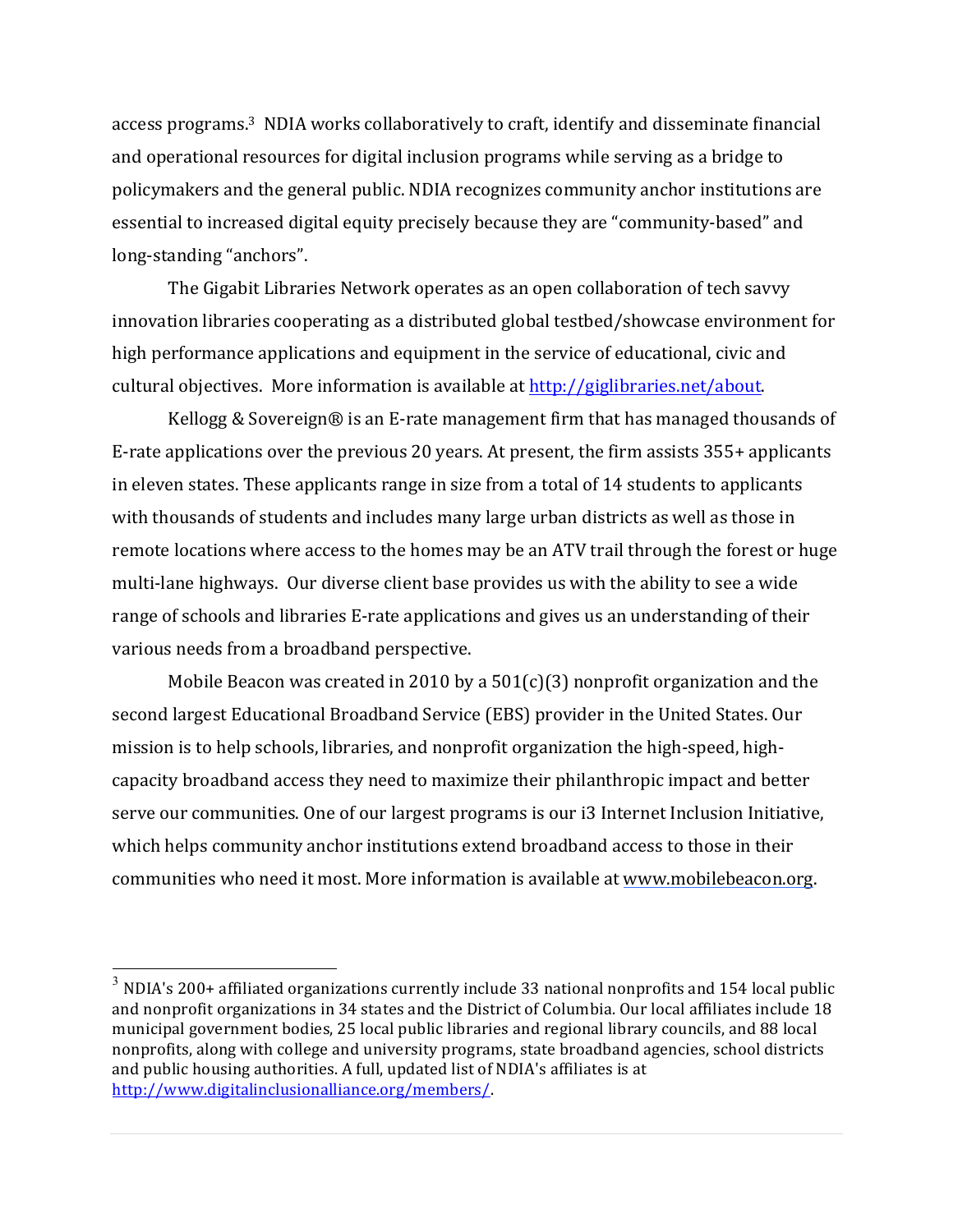## II. Both Sets of Petitioners Are Providing Extremely Important Services for **Their Communities.**

Both petitions propose to use facilities already deployed and funded by the E-rate program for schools and libraries to carry broadband services to students who do not have access to those critical services. Enhancing broadband connectivity to the students is an extremely important public policy goal. Residential broadband adoption has stalled at about  $2/3$ rds of American homes, $4$  and  $ab$ out 5 million homes with students lack access to essential broadband services. The parties behind these petitions deserve to be commended for seeking innovative solutions that provide Internet access in cost-efficient ways using wireless technologies. Both sets of petitioners are also to be commended for offering to self-fund these wireless services without using any additional E-rate funding. The petitioners are examples of Community Anchor Institutions developing a local creative solution for affordable home broadband service, an activity the Commission should encourage. 

# **III.** The Petitioners' Requests Are Consistent with the National Broadband **Plan and the SHLB Coalition's Mission.**

The National Broadband Plan (NBP) found that sharing of broadband assets is economically efficient and allows lower costs for all users. The NBP found this to be true for spectrum generally,<sup>5</sup> for public safety networks, $6$  and for fiber networks as well. For instance, the NBP stated the following:

 $\overline{a}$ 

<sup>&</sup>lt;sup>4</sup> See, Pew Research Center, "Home Broadband 2015," at http://www.pewinternet.org/2015/12/21/home-broadband-2015/. 

<sup>&</sup>lt;sup>5</sup> "Creating ways to access spectrum under a variety of new models, including unlicensed uses, shared uses and opportunistic uses, increases opportunity for entrepreneurs and other new market entrants to develop wireless innovations that may not have otherwise been possible under licensed spectrum models." NBP, p. 79.

 $6$  "When Akron was deploying facilities and conduit to support its public safety network, it shared those facilities with OneCommunity, a northeast Ohio public-private partnership that aggregates demand by public institutions and private broadband service providers. As a result of that coordination, those same facilities and conduits now support health care institutions, schools and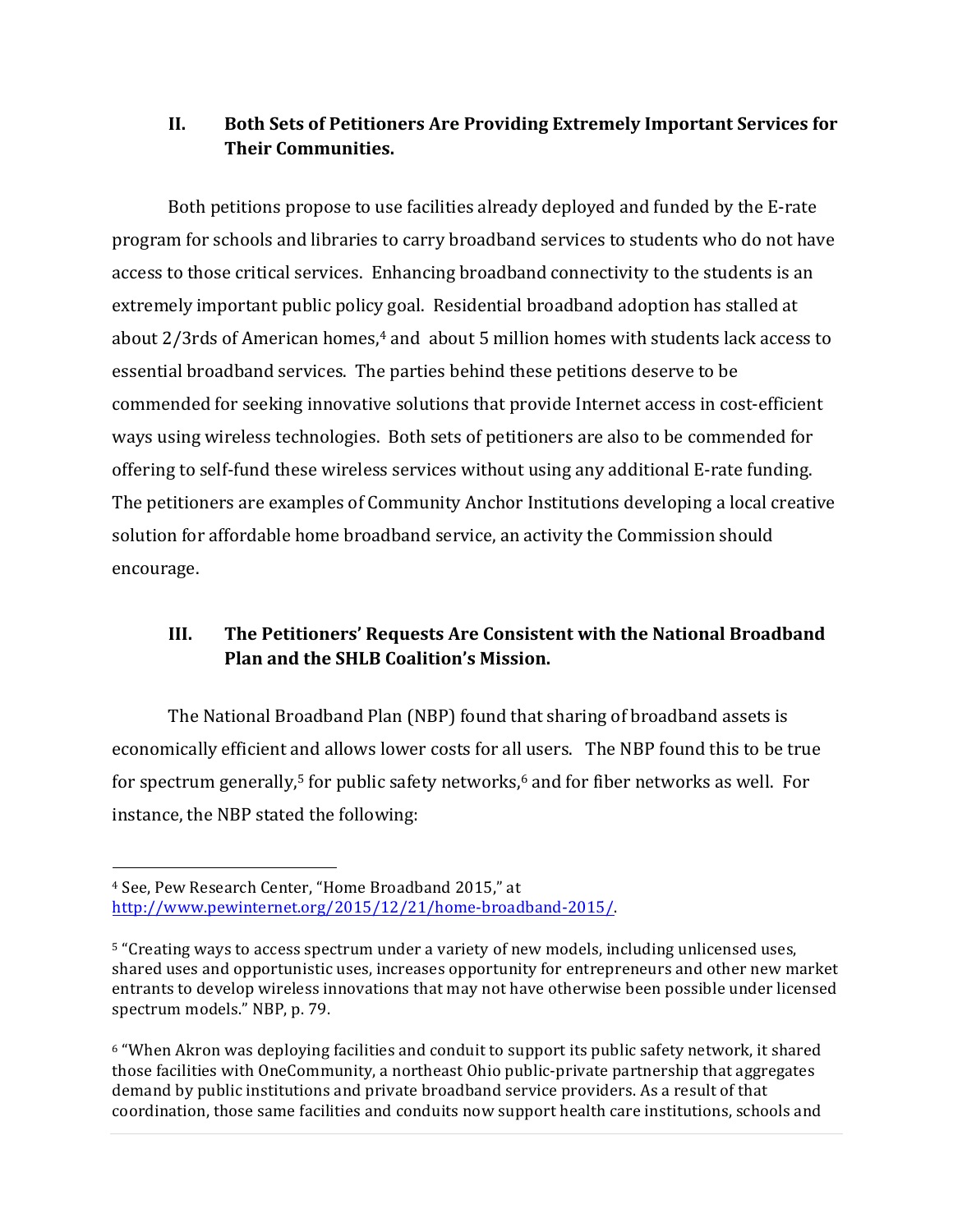Because broadband networks—particularly fiber optic networks—demonstrate large economies of scale, ... policy restrictions that impede the ability of school networks funded by E-rate to share capacity with hospitals funded by the Rural Health Care program, or the public safety system which may be funded by state and other federal sources, drive up the cost of connectivity for those institutions and for others in the community.

The SHLB Coalition mission is to promote "open, affordable, high-capacity broadband for anchor institutions **and their communities**." In fact, the SHLB Coalition was founded on the principle that network sharing and aggregation of anchor institutions would promote economic growth and benefit the entire community. The SHLB Coalition Mission statement states:

Broadband networks deployed to serve these community anchor institutions should be open to interconnection by other broadband networks serving the community as a way to spur additional broadband investment. Ultimately, all homes and businesses should have access to affordable, high-capacity broadband. Allowing interconnection to networks serving community anchor institutions will provide jumping off points for distributing additional broadband services into surrounding neighborhoods, including residences and other community anchor institutions.<sup>7</sup>

The SHLB Coalition has a history of supporting shared use of facilities and for supporting service to the community.<sup>8</sup> SHLB has often stated that its goal is not just to

Wi-Fi access in Akron." NBP, pp. 114-115.

 $\overline{a}$ 

<sup>7</sup> See, http://www.shlb.org/uploads/Governance%20Docs/SHLB%20Mission%20Statement.pdf. 

 $8\,$  In our comments in the E-rate Modernization proceeding in 2014, the SHLB Coalition wrote: The SHLB Coalition supports extending the principle established in the 2010 E-rate Order to allow schools and libraries to use their E-rate-supported broadband connections to serve as community hot spots. Encouraging such use will expand the benefits of the E-rate program. Providing free wireless Internet access to the community surrounding a school or library could be extremely valuable, and could help to meet the Commission's overall goals for promoting the widespread availability of wireless broadband.

While community hot spots are a value to the community, the SHLB Coalition does not suggest that E-rate funds should be used to pay directly for the equipment or services used to provide community hot spots. There is already more demand on the E-rate fund than funds available.

At the same time, the E-rate rules should not impede a school or library that wants to serve as a community hot spot. Schools and libraries should have the option of supporting a community hot spot without losing E-rate support.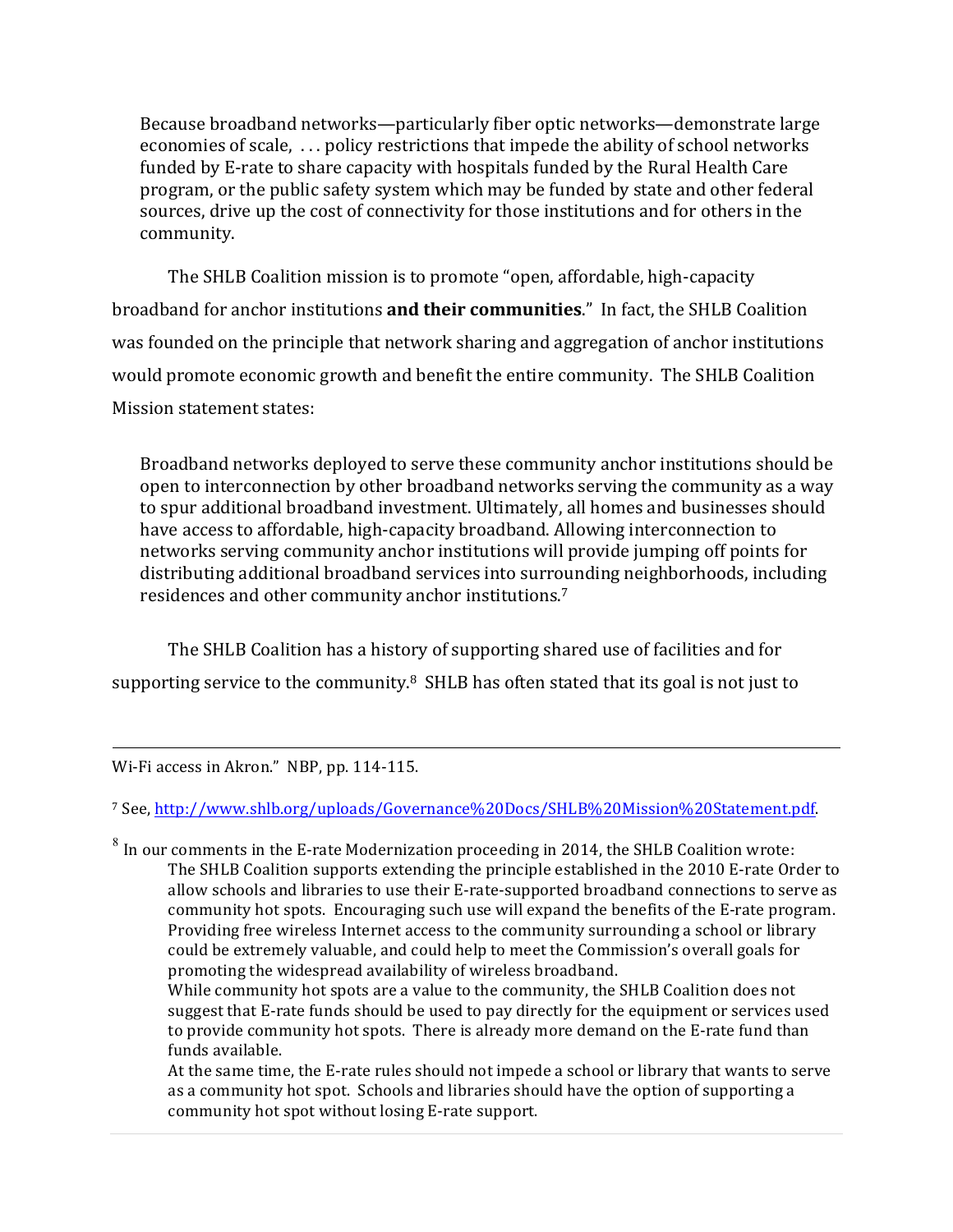extend broadband service "to" the anchor institutions but "through" anchor institutions to the surrounding community. Furthermore, the SHLB Coalition has recently issued a special report called "Connecting Anchor Institutions: A Broadband Action Plan", which calls for greater use of shared network facilities to lower costs and spread the benefits of broadband connectivity to all.<sup>9</sup> The petitions are consistent with the SHLB Coalition's mission and our call for greater use of shared network facilities for the public good.

# **IV.** The Commission Should Clarify that Boulder Valley and the Virginia **Schools May, Under Certain Conditions, Share Their E-rate Funded Networks by Providing Broadband Services to Students' Homes to** Address the Homework Gap.

By extending (or sharing) E-rate funded services from the schools to (with) surrounding families, the petitioners are serving extremely important social needs and are consistent with the National Broadband Plan's policy objectives. It seems that the only real question is what is the best legal path to permit these service offerings without expanding the scope of the E-rate program beyond its statutory mission. The two petitions make two different requests:

- The Boulder Valley petition asks the Commission to waive the cost allocation rule in Section  $54.504(e)$  to allow residential traffic to be carried over E-rate funded facilities without cost allocation. (The Boulder Valley petition does not ask for permission to provide the service.)
- The Virginia schools petition asks the Commission to issue a declaratory ruling that the proposed TV White spaces service to residential consumers using E-rate facilities is permitted under the E-rate program rules. In the alternative, this Petition asks for a waiver of the E-rate rules to permit such usage.

 $\overline{a}$ See, http://www.shlb.org/uploads/Policy/E-rate/Modernization/SHLB%202013%20Erate%20reform%20Initial%20comments%20-%20Final.pdf. p. 10.

<sup>9</sup> See, http://www.shlb.org/action-plan/papers/Promoting-Competition-for-Community-Anchor-Institution-Broadband-Services/. ("Federal policy-makers can ... Eliminate barriers that prevent anchor institutions from sharing their networks with other anchors and with the surrounding residential community to improve the availability of broadband for everyone.")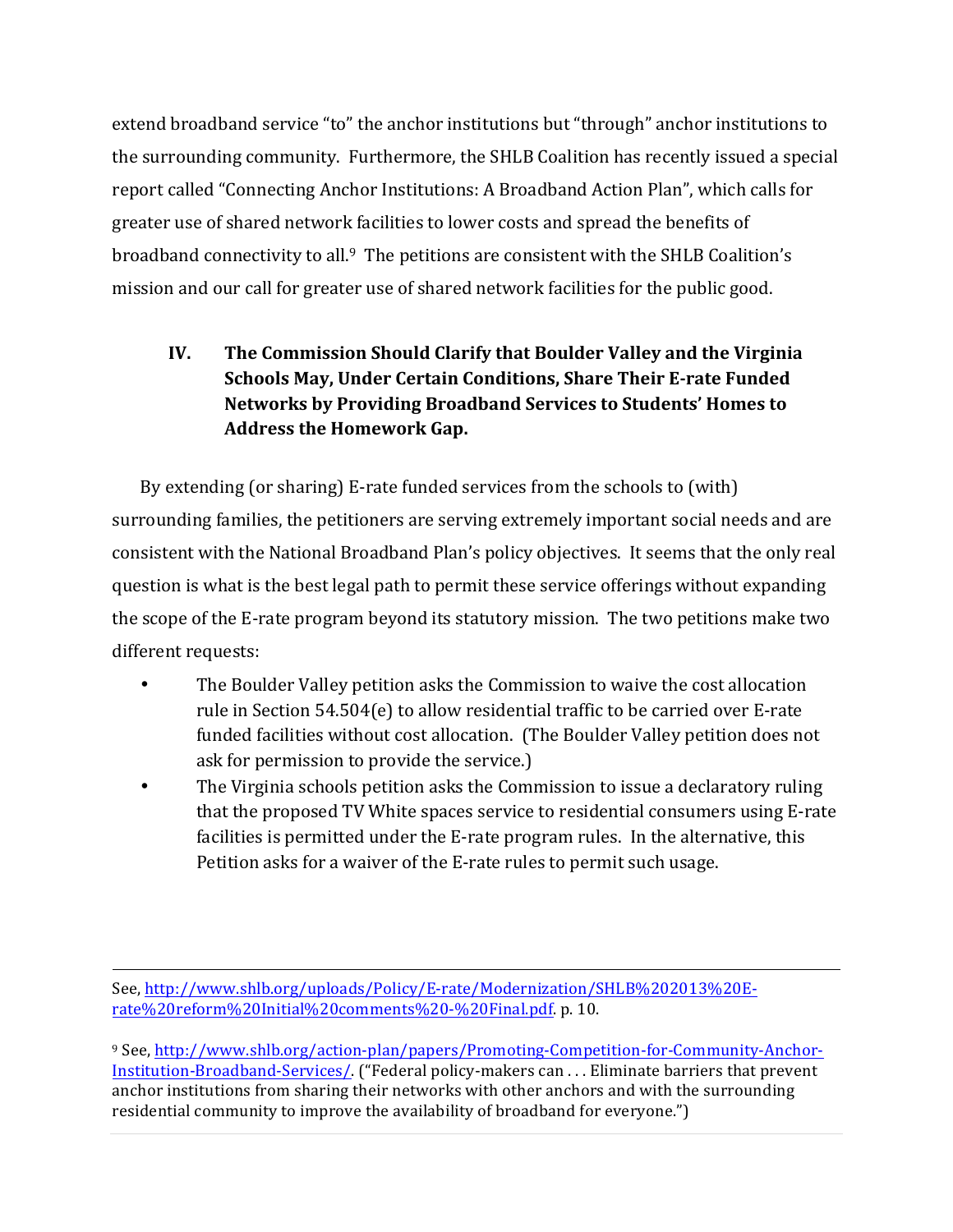*Commission Rules Allow Ineligible Entities to Use E-rate Funded Services.* Before addressing the specifics of each petition, we call attention to the difference between whether a use is "permitted" by the E-rate program rules, and whether a use will be "paid" for" by E-rate. Many observers tend incorrectly to equate the two, assuming that the only permitted uses of E-rate funded services and equipment are those that satisfy the "educational purposes" test that is a requirement for receiving E-rate funding. Indeed, the Commission has encouraged the shared use of services and equipment paid for by E-rate as long as the costs for the other services or entities are properly omitted from the E-rate funding request.<sup>10</sup> For example, the FCC's rules explicitly allow (and in fact, encourage) schools and libraries to participate in consortia with ineligible entities in order to share network facilities and reduce costs to the E-rate applicant.<sup>11</sup> While the E-rate program does not (and should not) pay for the costs of these ineligible services, the E-rate rules do not require schools and libraries to have their own separate, stand-alone, networks that are divorced from other users.

Further, the Commission has allowed the use of services funded by E-rate without cost-allocation, as long as certain conditions were met. In the E-rate Sixth Report and Order issued in 2010, the FCC changed the standard concerning the use of E-rate funded facilities. Formerly, the rules required that E-rate facilities be "solely" used for educational purposes. In 2010, however, the FCC changed the standard to allow E-rate funding for services that are "primarily" for educational purposes.<sup>12</sup> The FCC then explicitly permitted

 $\overline{a}$ 

 $10$  Section 54.504(e) of the FCC's rules explicitly require applicants to engage in cost allocation (with exceptions) when a service includes a mix of eligible and ineligible components. In other words, the rules recognize that some equipment and services that are ineligible for E-rate support can be provided in conjunction with eligible services. If the only permitted uses were those that E-rate pays for, there would be no need for cost allocation.

 $11$  See the July, 2014 E-rate Modernization Order, at para.  $168$  ("Consortium purchasing can drive down the prices paid by schools and libraries for E-rate supported services. In this section, we reduce or eliminate some of the existing barriers to applicants' participation in consortia.")

 $12$  "We conclude that we should revise our rules to permanently allow schools to open their facilities, when classes are not in session, to the general public to utilize services and facilities supported by E-rate. Specifically, we revise sections 54.503 and 54.504 of our rules to require applicants to certify that "[t]he services the applicant purchases at discounts will be used primarily for educational purposes." In the Matter of Schools and Libraries Universal Service Support Mechanism, Sixth Report and Order, released Sept. 28, 2010, para. 22 (footnotes excluded)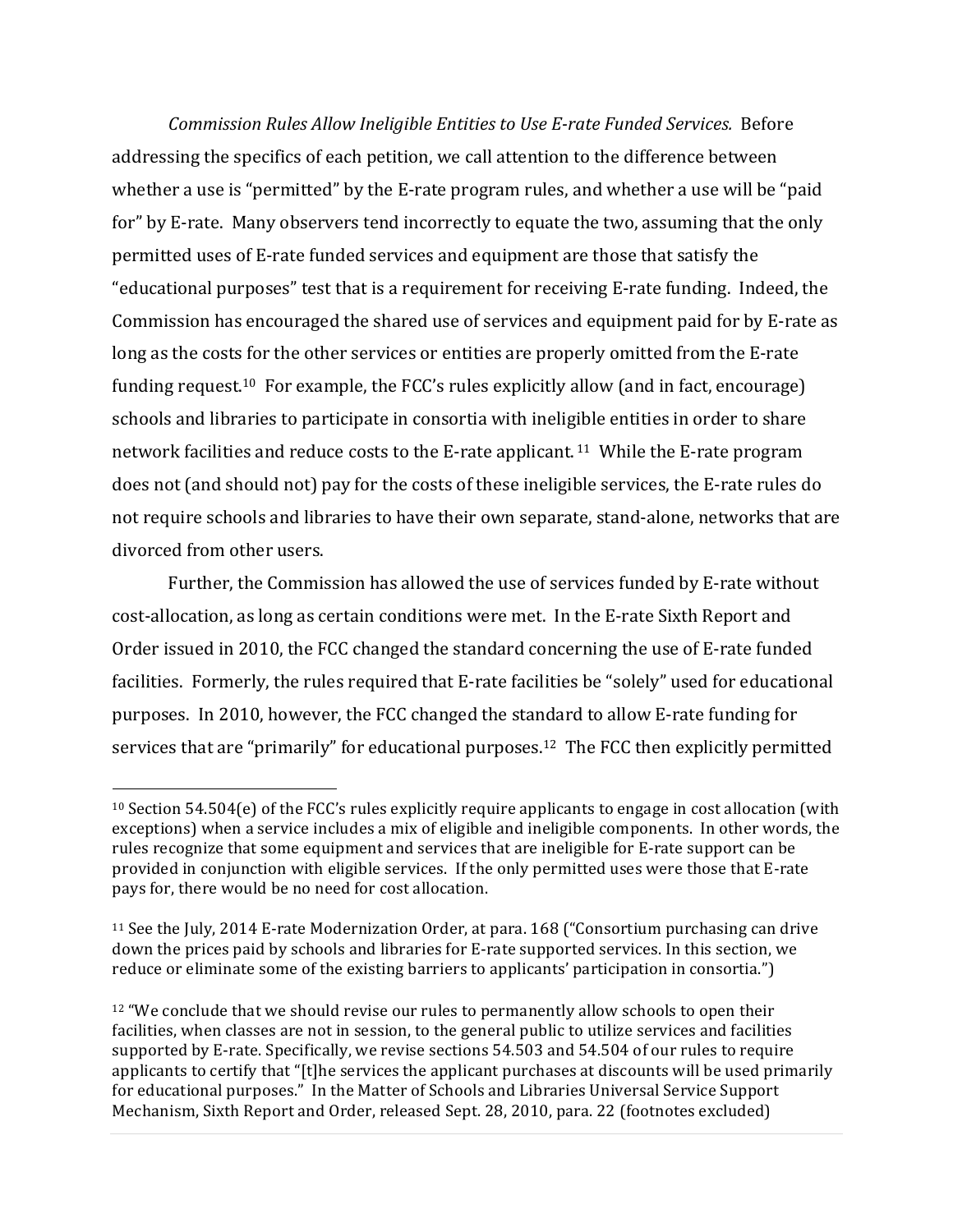community use of E-rate funded facilities after school hours. In other words, by authorizing such community use, the FCC recognized that some E-rate funded facilities could be shared with non-educational uses, as long as the educational use remained primary and certain conditions were met, without requiring cost-allocation.

To be clear, we do not suggest that the E-rate program should be used to fund ineligible uses. The E-rate program is statutorily bound to fund only services for schools and libraries. But to our knowledge, there is no rule that prohibits a school or library from sharing its network with other parties or permitting the use of services that by themselves are not eligible for E-rate funding.

The Commission's Current Rules Would Allow Petitioners' Uses, as Long as Certain *Conditions Are Met.* The FCC's existing rules and policies do not constrain the FCC from issuing a declaratory ruling to clarify that the uses proposed in the petitions are acceptable under certain conditions. In fact, the FCC has the flexibility to issue a clarification as requested by these petitions without either a further rulemaking or even a waiver of the Commission's rules, as the current rules do not prohibit these shared uses. If the Commission believes that a different framework is more appropriate for these situations, SHLB respectfully suggests the Commission use its rule allowing "ancillary" uses without requiring cost-allocation as a basis for analysis.

First, the Commission could issue a declaratory ruling, finding that the uses requested by the petitioners – and others like them – are allowed as long as certain conditions are met, consistent with the Sixth Report and Order. In that decision, the Commission found (unanimously) that allowing such community access was consistent with the overall universal service goals and that "no provision of the Communications Act prohibits this use of E-rate supported services."<sup>13</sup> The Sixth Report and Order authorized community use of school broadband under three conditions:

This waiver is subject to the following conditions:  $(1)$  schools participating in the E-rate program are not permitted to request more services than are necessary for "educational purposes"; (2) any community use of E-rate funded services at a school facility is limited to nonoperating hours, such as after school hours or during times when the students are out of school; and (3) consistent with the Communications Act, schools may not resell discounted services or

 $\overline{a}$ 

<sup>&</sup>lt;sup>13</sup> Sixth Report and Order, para. 23.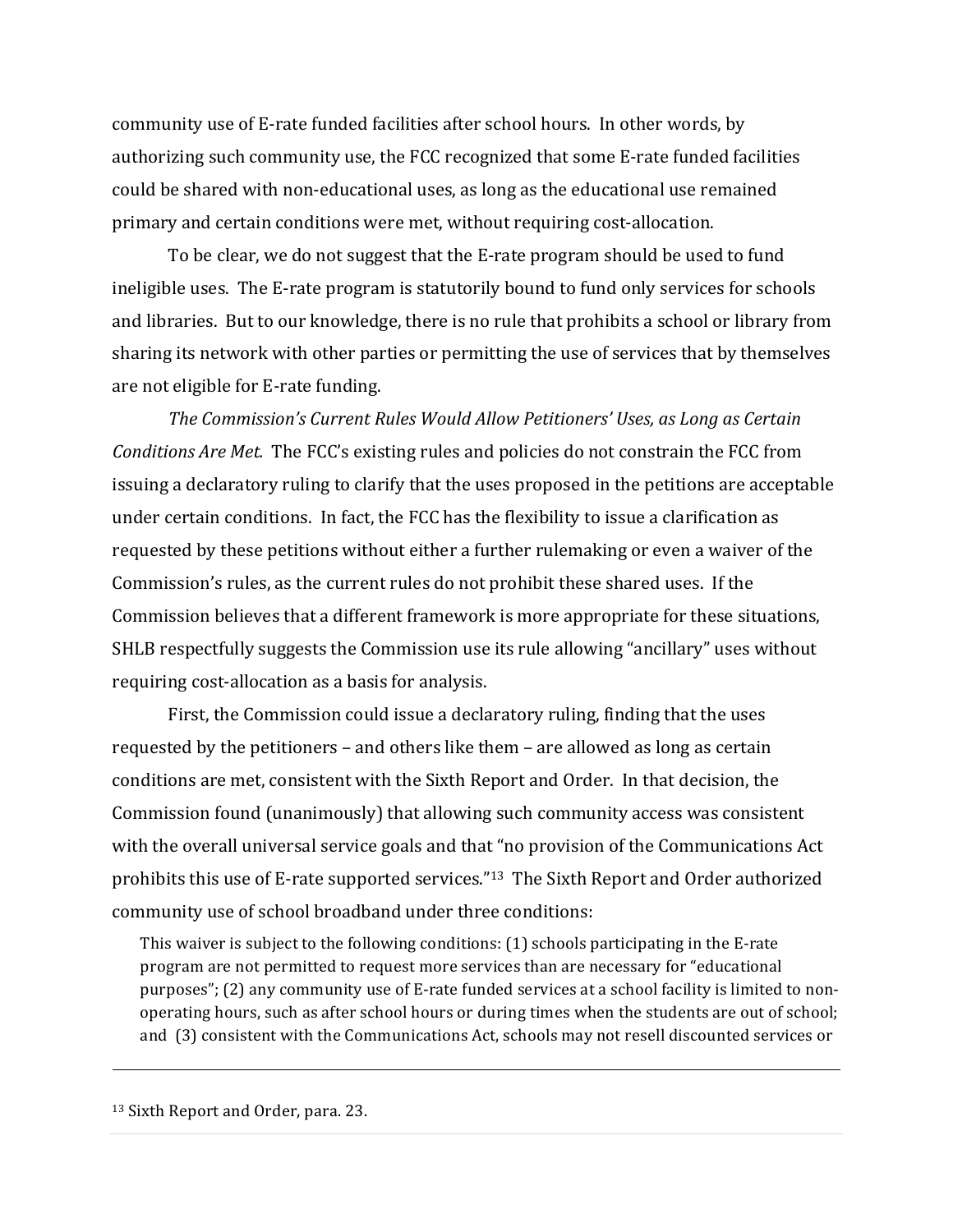network capacity.

 $\overline{a}$ 

In adopting this Order, the FCC did not limit the use of the services by the public. FCC Chairman Genachowski stated

Today, we enable schools receiving E-Rate funding to open up their Internet facilities to their communities. Schools will now have the option to permit the general public to use their Internet connections whenever school is not in session. These connections will be available to adults asking evening digital literacy courses, to unemployed workers looking for jobs posted online, to citizens using e-government services, and for other uses that local schools believe will help their communities.<sup>14</sup>

In authorizing this community use, the FCC did not require schools to engage in any cost allocation to reduce the schools' E- support. The FCC could adopt a similar approach for these petitions. It could authorize the extension of wireless service to low-income households under the three similar conditions without requiring any cost allocation.<sup>15</sup> To ensure that the FCC does not expand the scope of the E-rate program, it could continue to require that the facilities are "primarily" used for "educational purposes" and that the residential use is only "incidental" to the schools' use.

Alternatively, a second path is to find that the proposed residential use is ineligible for E-rate support, but that such use is permitted as "ancillary" to eligible services so that cost allocation is not necessary. The "ancillary" rule is already in Section  $54.504(e)$  of the Commission's rules. When E-rate applicants include a mix of eligible and ineligible services, the FCC's current rules generally require cost allocation of the additional services and "components" unless the additional use is considered "ancillary" to the eligible E-rate uses. We respectfully suggest that this "ancillary" exception to the cost allocation rules could be used as a basis for granting the proposed petitions so that no cost allocation is required. Taking this approach requires neither a change in the FCC's current rules nor a waiver of the rules. Rather, the Commission could simply clarify that the proposed services

<sup>14</sup> https://apps.fcc.gov/edocs\_public/attachmatch/DOC-296371A2.pdf. 

<sup>&</sup>lt;sup>15</sup> Regarding the second condition, as Boulder Valley points out, while most residential use will occur after school hours, some residential use may take place during school hours, such as when a student is at home during the day because of illness or some other reason. For this reason, Boulder Valley suggests that the majority of at-home use will take place during hours when classes are not in session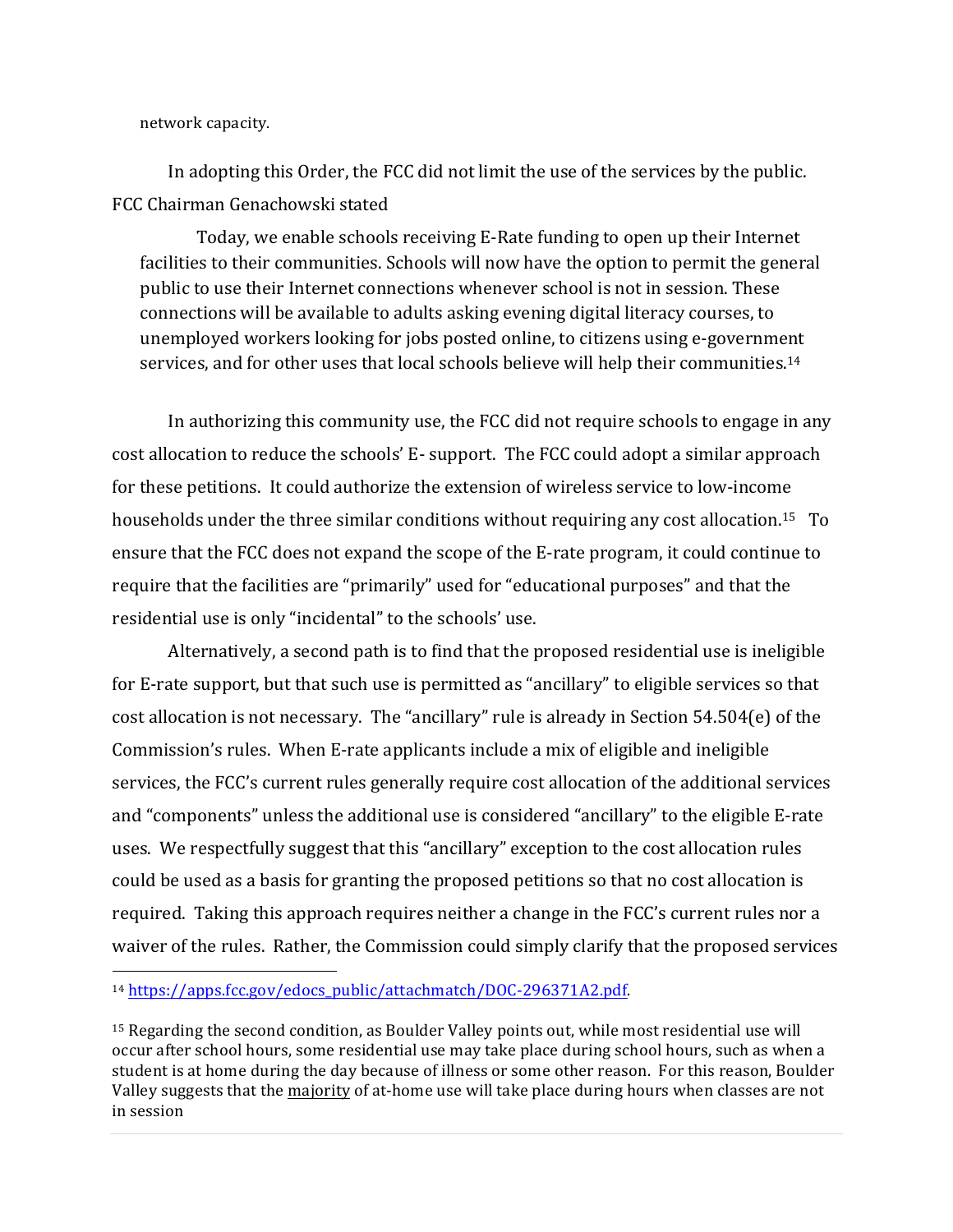constitute "ancillary" use, which does not need to be cost-allocated out. This approach also has the benefit of not requiring any change to or interpretation of the FCC's Eligible Services List (ESL).

Section  $54.504(e)(2)$  states as follows:

Ancillary ineligible components. If a product or service contains ineligible components that are ancillary to the eligible components, and the product or service is the most cost-effective means of receiving the eligible component functionality, without regard to the value of the ineligible component, costs need not be allocated between the eligible and ineligible components. Discounts shall be provided on the full cost of the product or service. An ineligible component is "ancillary" if a price for the ineligible component cannot be determined separately and independently from the price of the eligible components, and the specific package remains the most cost-effective means of receiving the eligible services, without regard to the value of the ineligible functionality.

The proposed home use can be considered "ancillary" because "the price for the ineligible use cannot be determined separately and independently from the price of the eligible" service. Both petitions propose to use capacity that is already being provided to the schools for the schools' needs during school hours. The schools must build enough capacity for the "peak load" of the daily school traffic. This capacity is generally underutilized during non-school hours. Both petitions thus propose to use the capacity of those networks that have already been built after school hours when there is much less demand on the school network. The price for this usage after school hours cannot be separately and independently determined because the after-school traffic itself does not impose any extra cost on the schools' operations of the network, and the "price" of that variable capacity cannot be separately identified in the marketplace. As a result, this home usage should qualify as "ancillary" to the schools' use.

Taking the approach that residential use is "ancillary" to a permitted E-rate use, as suggested in these comments, would make sure the program is allowing students to use at home only the excess broadband capacity and would not open up the program to pay for broadband services at home that would require additional E-rate funding. Such a decision would also allow petitioners – and our nation – the best value for E-rate dollars to use the excess capacity of the schools' connections without reducing their current level of E-rate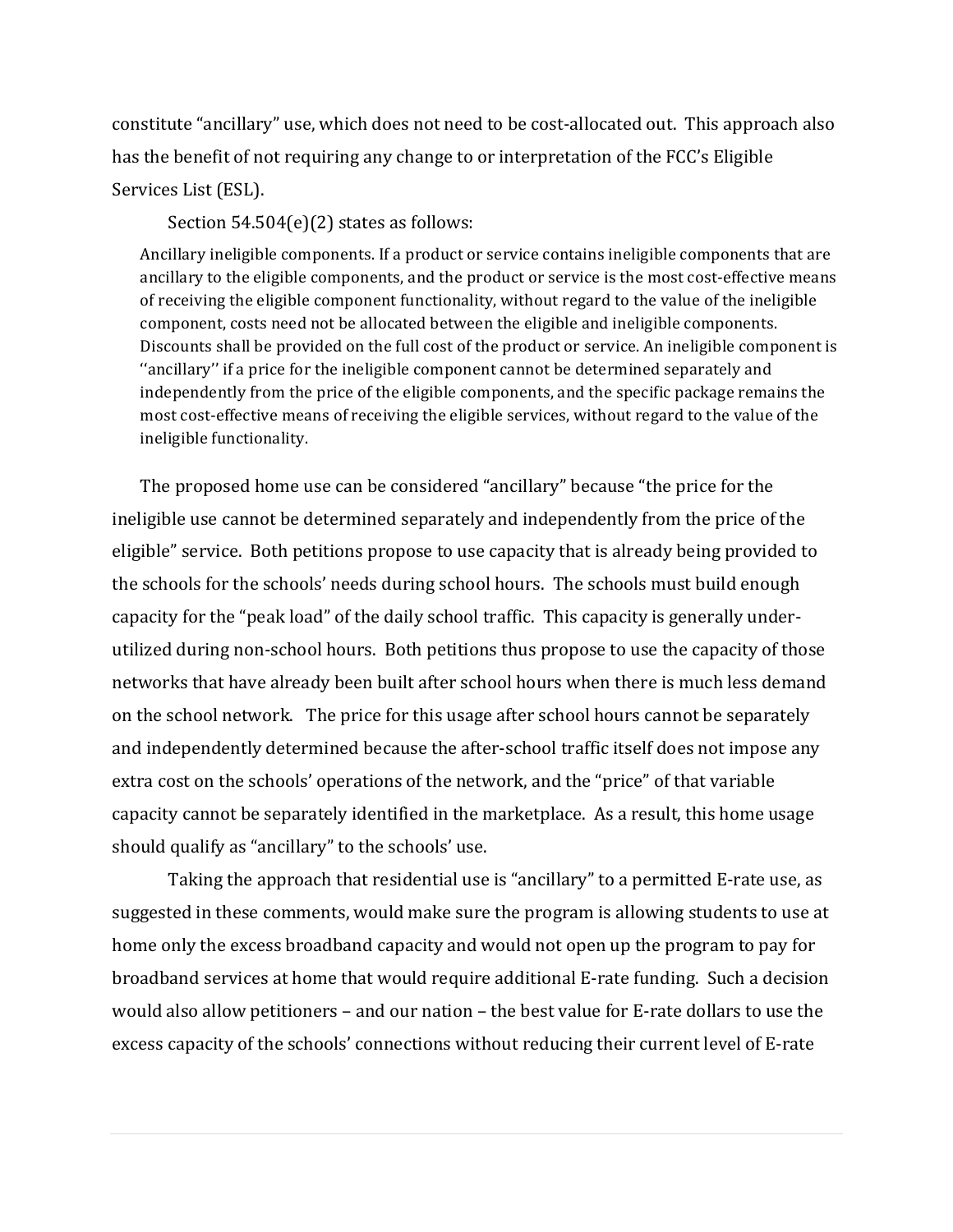#### support.<sup>16</sup>

The proposed relief suggested in these comments is also consistent with the Wireline Competition Bureau's Order of May 23, 2014 regarding the cost allocation of "mixed" services and facilities. While that Order was focused on the bundle of equipment (such as cell phones, iPads, computers or other devices) and services, the Order confirms that cost allocation must only be conducted on "non-ancillary" products or services. The Bureau found

#### We therefore determine that E-rate applicants must deduct the value of ineligible components bundled with eligible services unless those ineligible components qualify as "ancillary" to the eligible services under the Commission's rules. [footnote omitted] $17$

 $\ldots$ 

 $\overline{a}$ 

An ineligible component is 'ancillary' if a price for the ineligible component cannot be determined separately and independently from the price of the eligible components, and the specific package remains the most cost-effective means of receiving the eligible services, without regard to the value of the ineligible functionality."  $47$  C.F.R. § 54.504(e)(2).<sup>18</sup>

Once these petitions are granted and are allowed to go forward, the FCC should examine the results of these projects to gauge their success in addressing the homework gap. It will be useful for the petitioners to conduct an evaluation of whether or not the projects achieved their goals.

The Virginia Schools Petition suggests a third approach - that the home use of the Internet service should be considered as fitting within the definition of "educational" purpose". Even though the schools are not requesting additional E-rate support for this service, there is a danger that recognizing home access as an "educational purpose" could set a precedent for future applications that might ask for E-rate support, which could impact the long-term viability of the E-rate program.

At the same time, the Commission must exercise caution and be cognizant of the potential impact of its statements on the future of the E-rate program. Even though the two petitions do not ask for E-rate funding support for their services, it is important for the

<sup>&</sup>lt;sup>16</sup> If the Commission does not choose to consider residential use to be a permitted but ineligible and ancillary to a permitted use as set forth in these comments, the SHLB Coalition would support a limited waiver of the cost allocation rules to achieve the goals sought by the two petitions.

<sup>&</sup>lt;sup>17</sup> Wireline Competition Bureau E-rate Cost Allocation Order, para. 1. <sup>18</sup>Id., at footnote 3.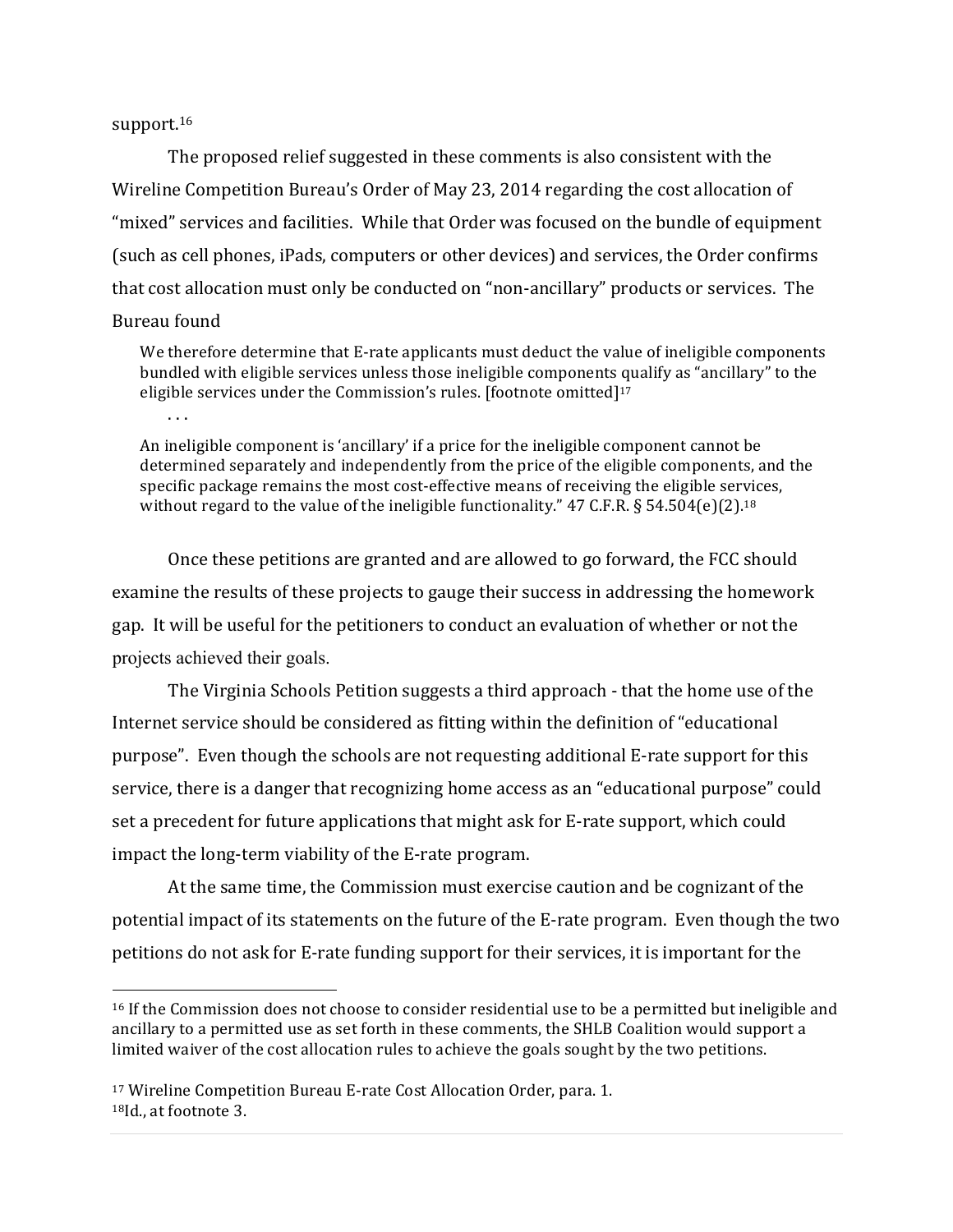Commission to ensure that any clarification does not set a precedent or open a door that could lead to negative consequences for the E-rate program. A ruling by the Commission that contained the same limitations as the Sixth Report and Order did on Community Use should protect the program from abuse. A careful ruling could both encourage schools and libraries to expand their efforts to address the homework gap while simultaneously safeguarding the integrity of the E-rate program and ensure that it remains true to its core purpose. <sup>19</sup>

### **V. Conclusion**

 $\overline{a}$ 

Allowing schools and libraries the opportunity to share their E-rate funded facilities with students' families to address the "homework gap" is an extremely important social policy goal. At the same time, the FCC must protect the integrity of the E-rate program and ensure that the program remains true to its core mission to support the broadband needs of schools and libraries. The FCC can balance these two objectives by issuing a clarifying ruling stating that the E-rate program permits but does not pay for the extension of service to low-income residential users without cost allocation and that such services will be allowed under three conditions similar to those set forth in the Sixth Report and Order in 2010. This will give schools and libraries the option to extend their service without reducing their own E-rate support, while ensuring that the E-rate program remains true to its core mission of serving the needs of schools and libraries.

 $19$  To be clear, clarifying this policy would simply allow schools and libraries to pursue this opportunity if they choose to do so. There should not be any mandate or expectation to do so, as schools and libraries have limited staff and resources and may not be in a position to handle these additional services. The FCC should not set detailed rules about how this additional use should or should not be done, as that would involve in managing the school or library's operations. Rather permitting residential use of E-rate funded facilities should be an option for each school or library to pursue as it sees fit.